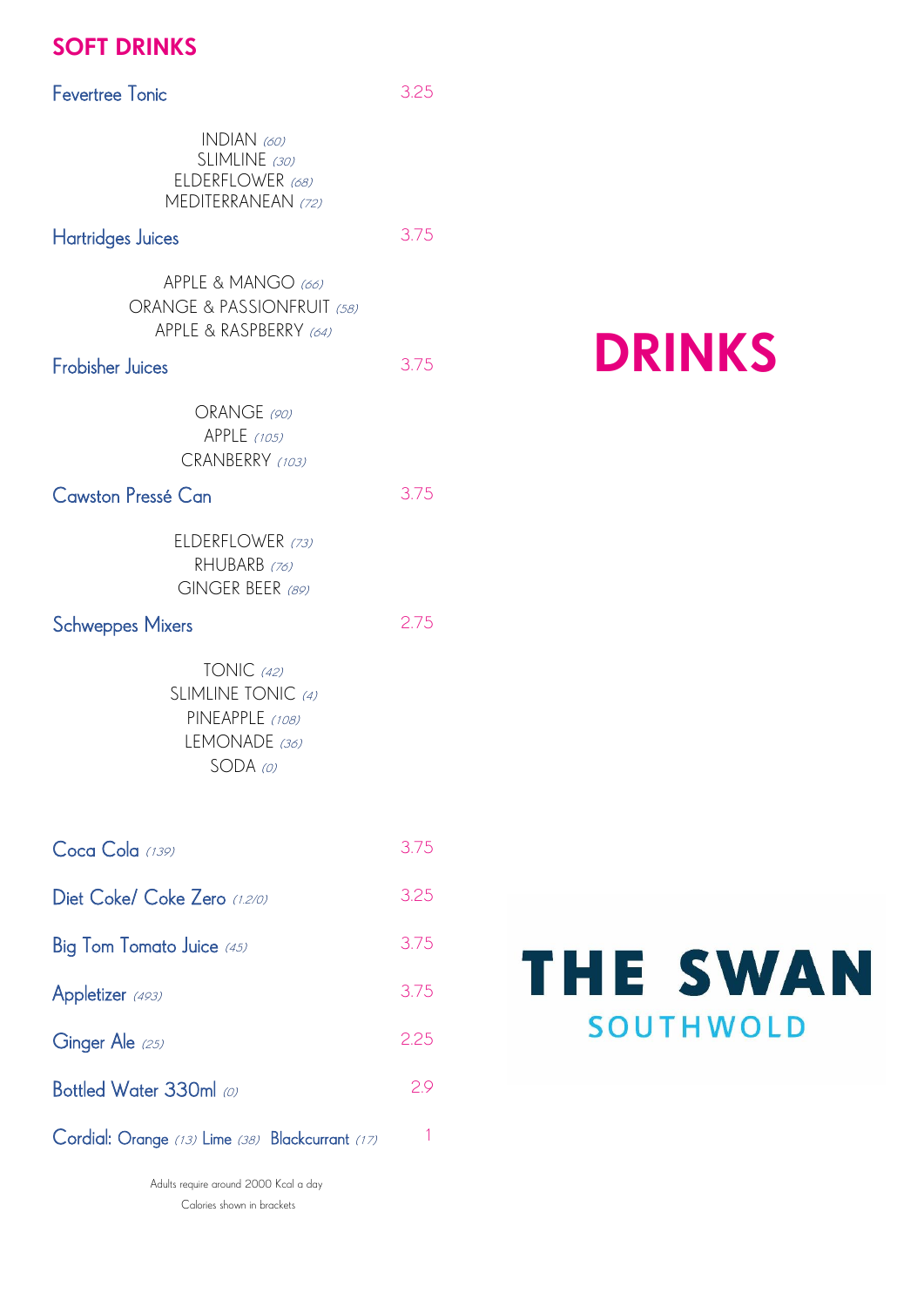# APÉRITIF & NIBBLES

| Gimlet                                                                                           | 12             |
|--------------------------------------------------------------------------------------------------|----------------|
| ADNAMS RISING SUN GIN, FRESH LIME, SUGAR<br>SYRUP                                                |                |
| <b>Espresso Martini</b><br>ADNAMS LONGSHORE VODKA, KAHLUA, FRESHLY<br>BREWED COFFEE, SUGAR SYRUP | 15             |
| Negroni<br>ADNAMS FIRST RATE GIN, CAMPARI, MARTINI ROSSO                                         | 14             |
| Adnams Champagne NV<br>175ml Glass<br><b>Bottle</b>                                              | 12<br>48       |
| NOCELLARA OLIVES (114)                                                                           | 4              |
| PORK PUFFS (118)                                                                                 | 4              |
| <b>MALDON BLACKWATER OYSTER (13)</b>                                                             | 3.5            |
| SOURDOUGH, MALTED BUTTER (483/pp)                                                                | $\overline{5}$ |
| ADNAMS GHOST SHIP CRISPS (209)                                                                   | 1.5            |
| ADNAMS GHOST SHIP NUTS (598)                                                                     | 3              |
| <b>HONEY-SAFFRON NUTS (314)</b>                                                                  | 3.5            |

# **WHISKY**

| Dalwhinnie 15, Highlands   |     |
|----------------------------|-----|
| Oban 14, West Highlands    |     |
| Talisker 10, Isle of Skye  | 7   |
| Laphroaig 10, Speyside     |     |
| The Dalmore 12, Highlands  | 7   |
| Chivas Regal 12, Highlands | 7.5 |
| Jameson Whiskey, Ireland   | 5   |

35ml

| <b>BRANDY</b>             | 35 <sub>ml</sub> |
|---------------------------|------------------|
| <b>Martell VS</b>         | Α                |
| <b>Courvoisier VS</b>     | 5.5              |
| Courvoisier XO            | 14               |
| Domaine Tariquet Armagnac | 4.5              |
| Père Magloire Calvados    | 5.5              |

| <b>RUM</b>                      | 35ml |
|---------------------------------|------|
| Bacardi                         | 4.5  |
| Lamb's Navy Strength            | 4.5  |
| <b>Captain Morgan's/ Spiced</b> |      |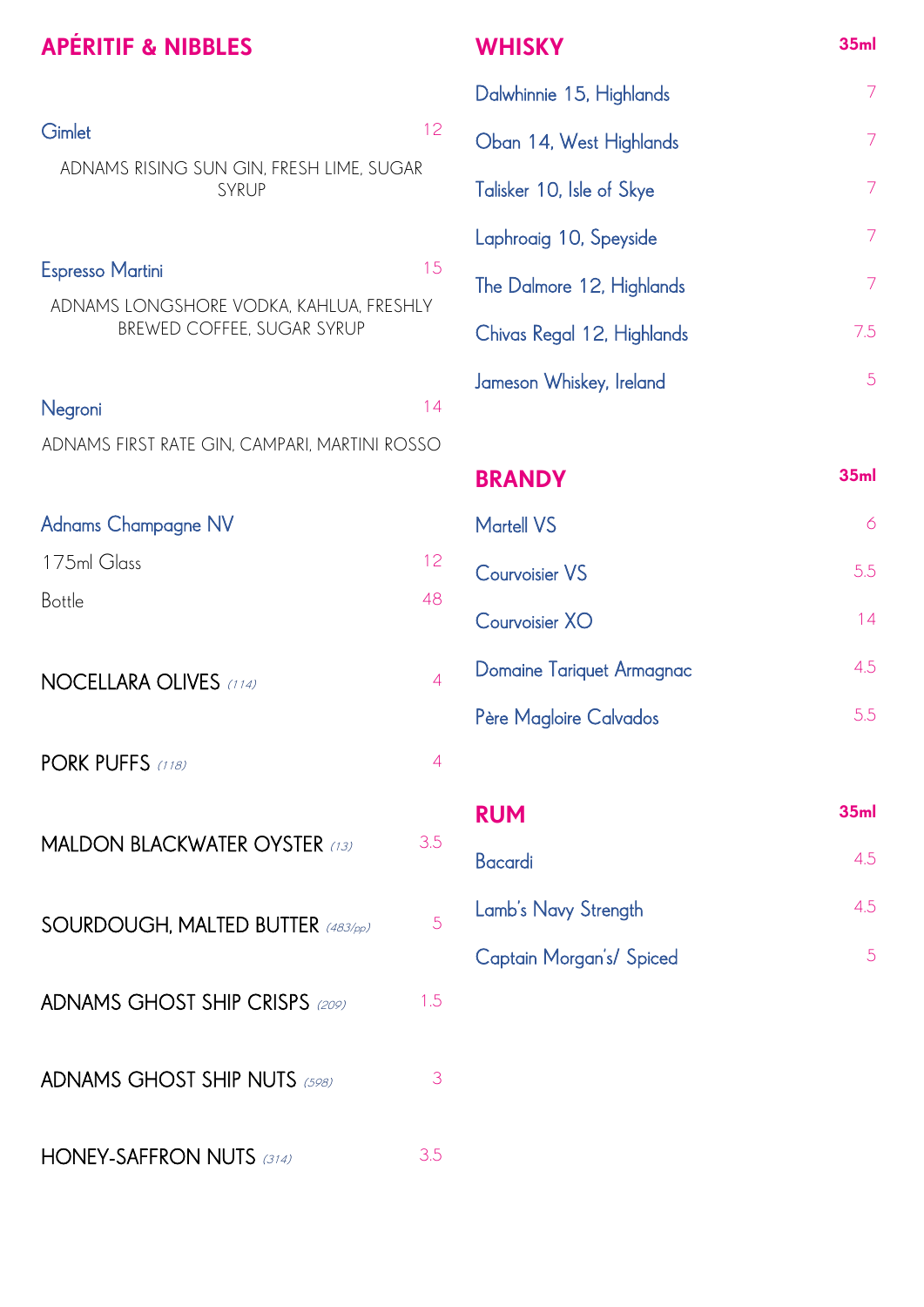# OTHER ADNAMS

| Adnams Finest Reserve Port                                                                            | 100ml<br>VF      | 7.5 |  |  |
|-------------------------------------------------------------------------------------------------------|------------------|-----|--|--|
| Vibrant, ruby-red, - red berry and balsamic hints with fine and<br>round tannins. Fresh yet lingering |                  |     |  |  |
| Fino Sherry, Adnams Selection                                                                         | 100m<br>VF       |     |  |  |
| Dry and elegant with classic, piercing, savoury freshness                                             |                  |     |  |  |
| Cream Sherry, Adnams Selection                                                                        | 100m             |     |  |  |
| VF<br>Dark-amber nectar, luscious, raisiny depths and spicy-fruitcake<br>richness                     |                  |     |  |  |
| Adnams Cream Liqueur                                                                                  | 50 <sub>ml</sub> | 5   |  |  |
| Velvety smooth with notes of vanilla, cinnamon, sherried fruit<br>and woody spice                     |                  |     |  |  |

# **COCKTAILS**

| <b>Elderflower Collins</b>                  | 12 |
|---------------------------------------------|----|
| ADNAMS RISING SUN GIN, ELDERFLOWER CORDIAL, |    |
| LEMON JUICE, SODA WATER                     |    |

# Cosmopolitan 14

ADNAMS LONGSHORE VODKA, COINTREAU, FRESH LIME, CRANBERRY JUICE

# Whisky Smash 14

ADNAMS SINGLE MALT WHISKY, LEMON JUICE, SUGAR SYRUP, MINT

# Mary Pickford 2002 12

WHITE RUM, CRÈME DE CASSIS, GRENADINE PINEAPPLE JUICE

# Pink Lady 14

ADNAMS COPPER HOUSE PINK, COINTREAU, FRESH LEMON, SUGAR SYRUP, EGG WHITE (OPTIONAL)

## Martini 12

ADNAMS EAST COAST VODKA OR ADNAMS FIRST RATE GIN LEMON OR OLIVE SHAKEN OR STIRRED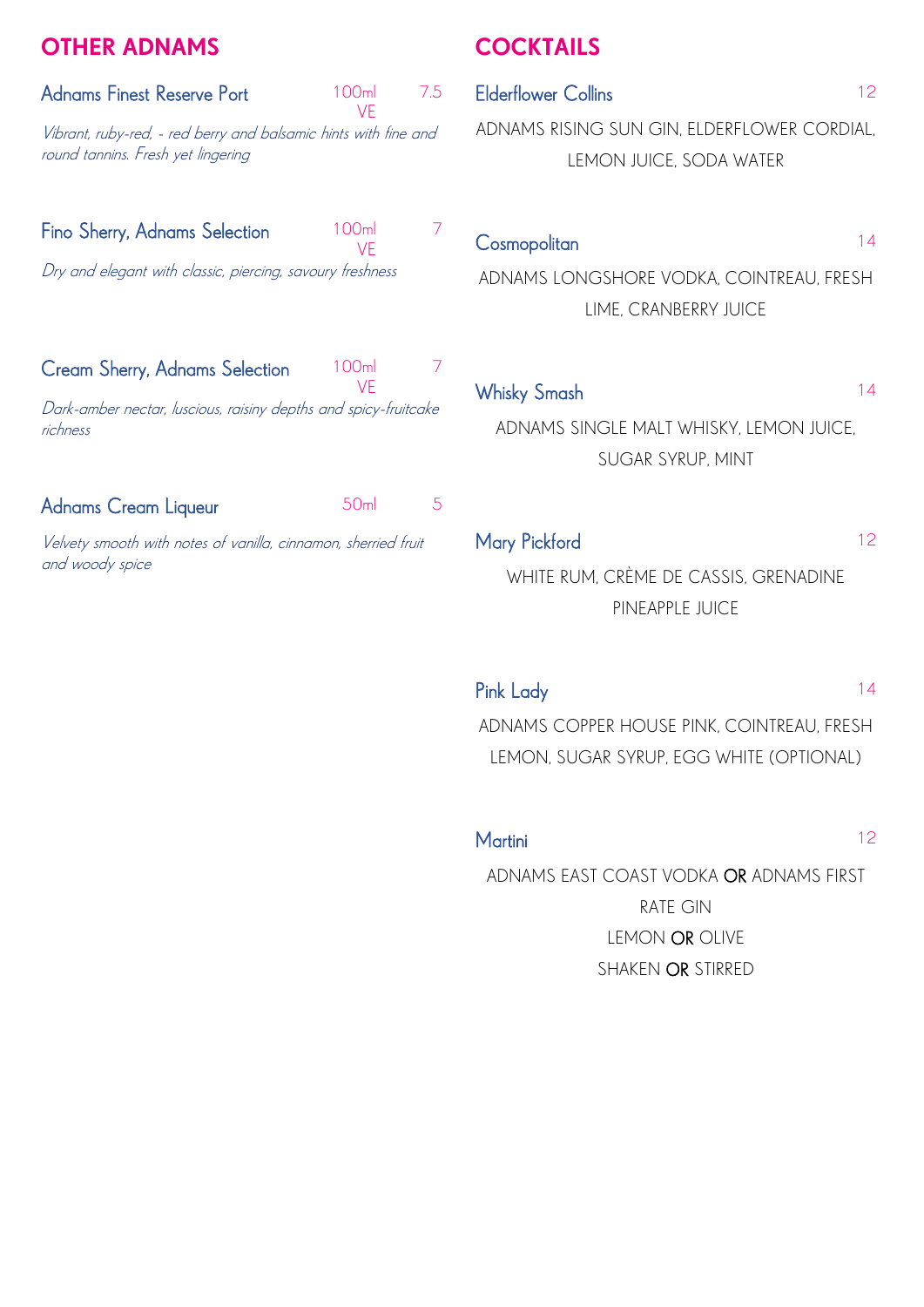# **MOCKTAILS**

#### Old Skool Lemonade (30) 66

HONEY, VANILLA SYRUP, FRESH LEMON JUICE, OLD-FASHIONED BITTERS, SODA

# East Street Sunrise (160) 6

ORANGE JUICE, GRENADINE, SPARKLING WATER

East St runs along the front of The Swan, down to the beach, giving us the perfect frame for the sunrise.

### Monarch's Mule (160) 7 7

MANGO, APPLE, FRESH LIME JUICE, SUGAR CUBES,

#### GINGER BEER

Monarch was one of the Shire horses that used to cart our beer around the town – we've used sugar cubes as it was a favourite of theirs!

# Orchard's Spritz (126) 6

APPLE JUICE, ELDERFLOWER CORDIAL, SPARKLING WATER, MINT

Mr. Orchard was head horseman back in the day who looked after both Sam and Monarch

# ADNAMS VODKA 35ml

Longshore 45% VE 4.4

Triple malt vodka made from barley, wheat and oats – creamy mouthfeel and crisp bite with gentle toffee notes

## East Coast 40% VE 4.4

Made from barley, this single malt vodka has a lingering butterscotch sweetness

#### Rye Hill 42% VE 4.4

A rich vodka made from rye grown in Reydon with a buttery, peppery finish

# ADNAMS WHISKY

| Single Malt 40%                                                                                          | VF   | 5   |
|----------------------------------------------------------------------------------------------------------|------|-----|
| Aged in new French oak barrels with a touch of added bourbon<br>aged spirit – honey, vanilla and apricot |      |     |
| Triple Malt 47%                                                                                          | VE 1 | 5.3 |

Five years in American oak barrels – coconut and chocolate

# Rye Malt 47% VE 5.3

New French oak gives a drier and spicier finish Winner, second year running of the World Whisky Awards, we're pretty proud of it!

#### Spirit of Broadside 43% VE 4.2

An eau-de-vie-de-bière – Broadside beer is sent through the distillery and the resulting spirit is matured in oak – warming sweetness of nutmeg, cinnamon with pepper and vanilla. Think of it as 'whisky's younger brother'

# ADNAMS BRANDY

### Distiller's Choice, Suffolk 46% 14

In a limited-edition range, Head Distiller John has created a Suffolk Brandy. The wine base, produced near Framlingham, has been added to new French oak barrels and aged for 10 years. Notes of stone fruit, vanilla, toffee with a pepper finish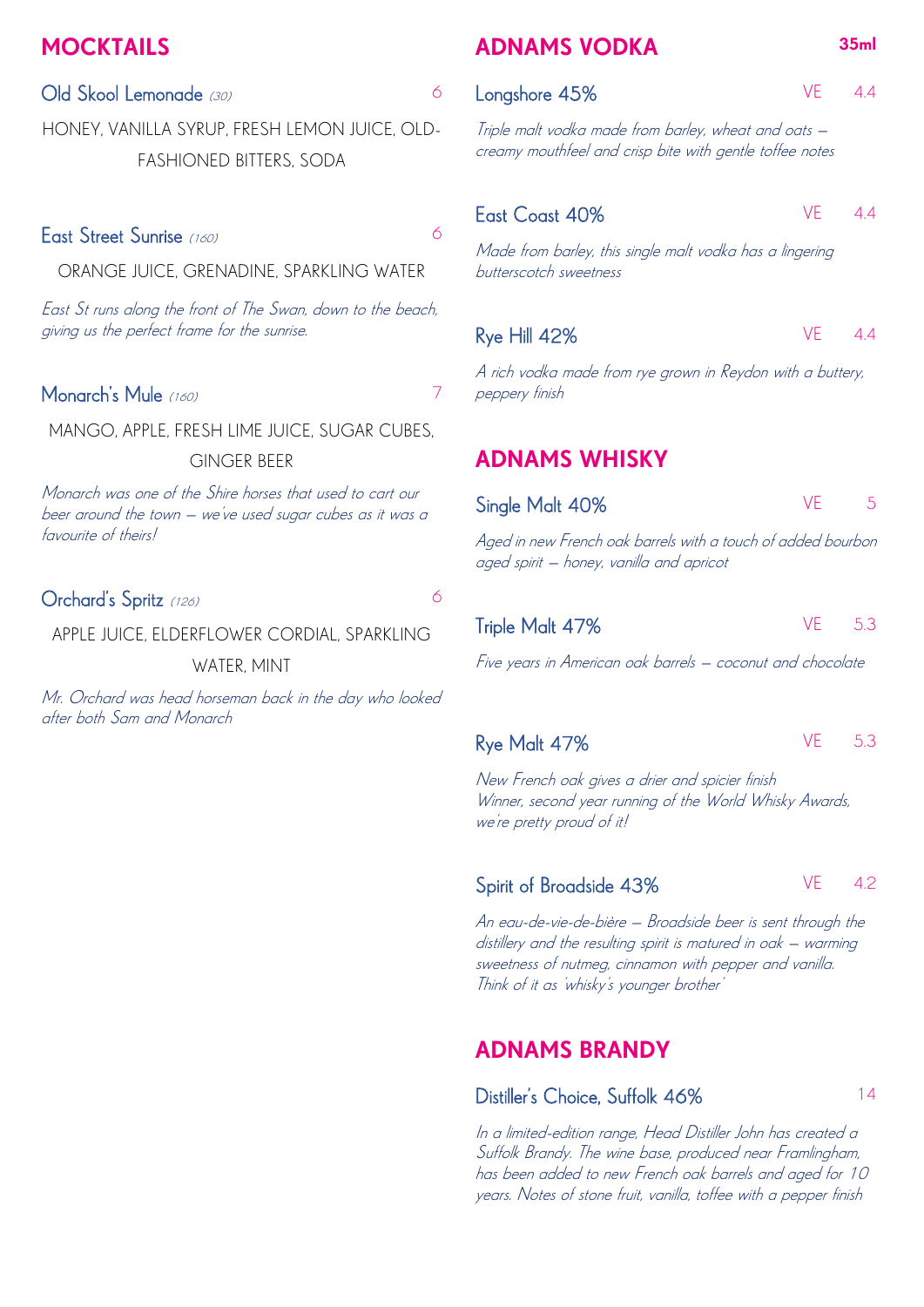# ADNAMS GINS 35ml

### Copper House 40% VE 4.2

Our best-selling gin made grain to glass in Southwold using the finest East Anglian malted barley and just six botanicals. Garnished with orange to accentuate that used in distilling

# Copper House Pink 40% VE 4.4

The pink version of Copper House with raspberry freshness. Fantastic with a lemonade fresh raspberries and mint

# Rising Sun 42% VE 4.4

Distilled from our Rye Hill Vodka, we add Matcha Tea, lemongrass and ginger – a firm favourite in-house, we garnish with fresh ginger and lime

# First Rate 45% VE 4.4

By re-distilling our triple grain vodka and adding 13 powerful botanicals, we end up with our finest-cut sprit. Aromatic herbs and spices with tart juniper-fruit – garnished with cucumber

#### Blackcurrant 40% VE 4.4

Lashings of glossy blackcurrants in this gin, delivering sweet, woody accents – great with a ginger ale and slice of orange

### Jardín Mexicano 40% 4.4

Inspired by a trip to Mexico, our Head Distiller John has given us this gin – avocado leaves provide a subtle aniseed flavour – coriander and lime will garnish

#### Sloe 26% VE 4.4

Using Copper House as a base, jammy hedgerow fruit help balance the bitterness of the sloes

# Orange & Sea Buckthorn 40% V 4.4

Another favourite of ours, Sea Buckthorn is a hardy, coastliving plant that releases intense tropical-fruit flavours. We've added it to our seasonal gin range

# ADNAMS DRAUGHT 1/2 PINT

Southwold Bitter 4.1% 2.4 4.6

Southwold Best Bitter is a staple in any Adnams property and is right at home here. Southwold Jack is our oldest trademark. 'Clock Jack' can be found on St Edmunds Church nearby

# Ghost Ship 4.5% 2.55 4.9

Our citrus pale ale is approachable, moreish and hauntingly good! Originally brewed for Halloween, its lemony flavours lingered and is now our best-selling beer.

### **Broadside 4.7%** 2.65 5.10

Broadside delivers a cannon of bold fruitcake flavours that's been enjoyed for nearly 50 years. Marking the Battle of Sole Bay, this ruby-red beer is a showcase for chocolatey East Anglian malt.

#### Kobold Lager 4.7% 2.65 5.10

A simple and versatile lager – honey aroma and subtle, grassy notes. Named after the water spirit of legend which protects North Sea sailors. Sales support marine conservation projects.

# Spindrift 4% 2.65 5.10

Brought back as part of our 150<sup>th</sup> birthday, Spindrift is a forgotten favourite. A bright, golden beer with grassy hops and crisp, apple fruit

#### Jack Brand IPL 4.6% 2.65 5.10

Think all the best bits of a lager and an IPA combined. The crisp, refreshing, light-bodied characteristics of a lager with the bold, fruity hopping of an IPA

#### Ease Up IPA 4.6% 2.65 5.10

A golden session IPA that was inspired by the 'easy' style of beer from the USA. Fresh and fruity with fantastic grapefruit flavours from both American and English hops.

# Wild Wave Cider 5% 2.65 5.10

Made from bittersweet and dessert apples, this full-bodied cider is a refreshing splash in the face – served at North Sea temperatures

### Blackshore Stout 4.2% 2.65 5.10

A smooth, easy-drinking stout, inspired by the black-tarred fishing huts along Southwold Harbour. Pale Ale, Brown, double-roasted Crystal and Chocolate malts are all in here!